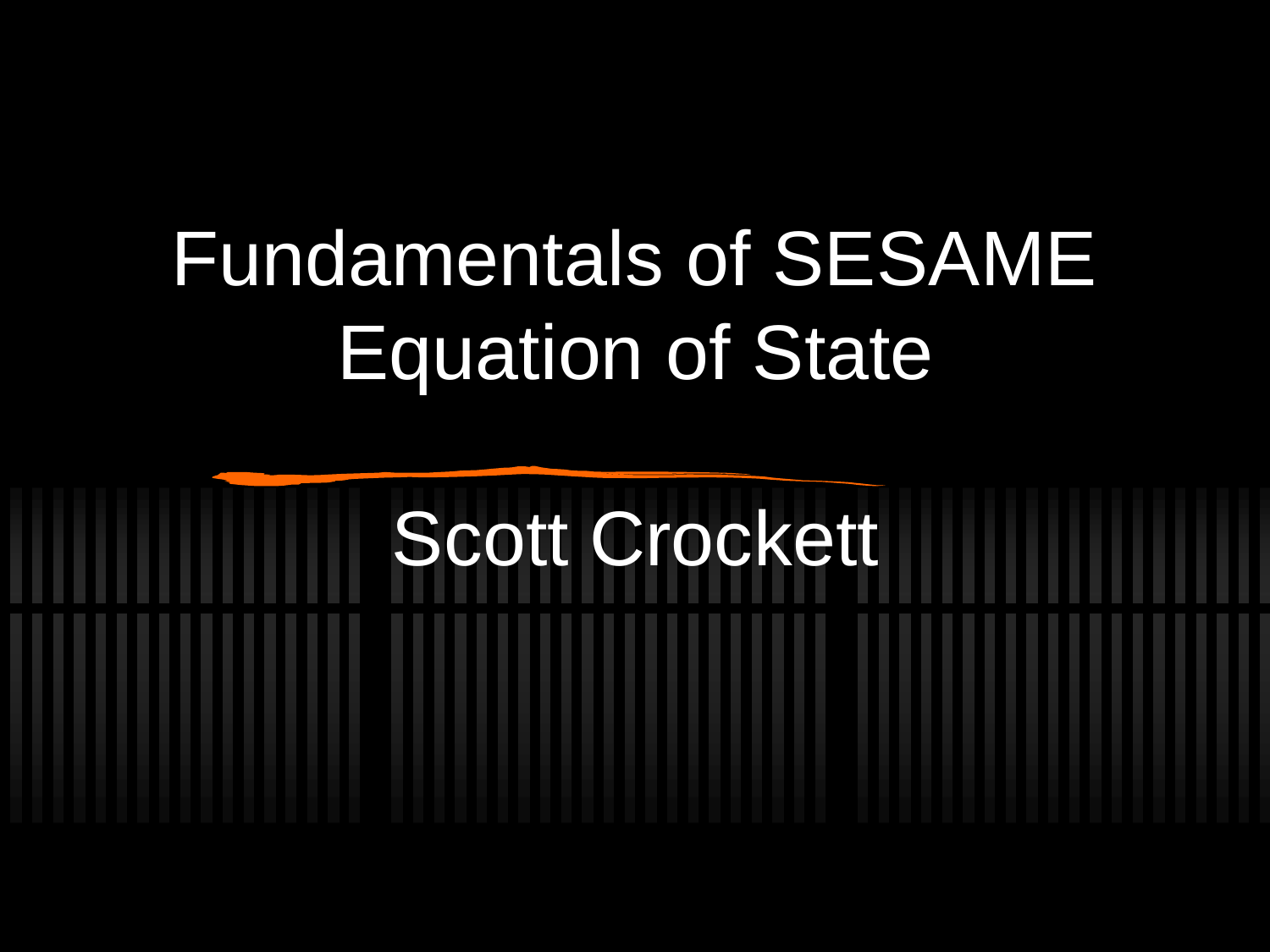#### Equation of State

What is an Equation of State anyway?

#### An equation of state is a set of thermodynamic functions for a given material.

#### Partial EOS

- Ideal gas
- Virial expansion
- **Steinberg**

#### Complete EOS

 $\checkmark$  most easily defined using thermodynamic potentials

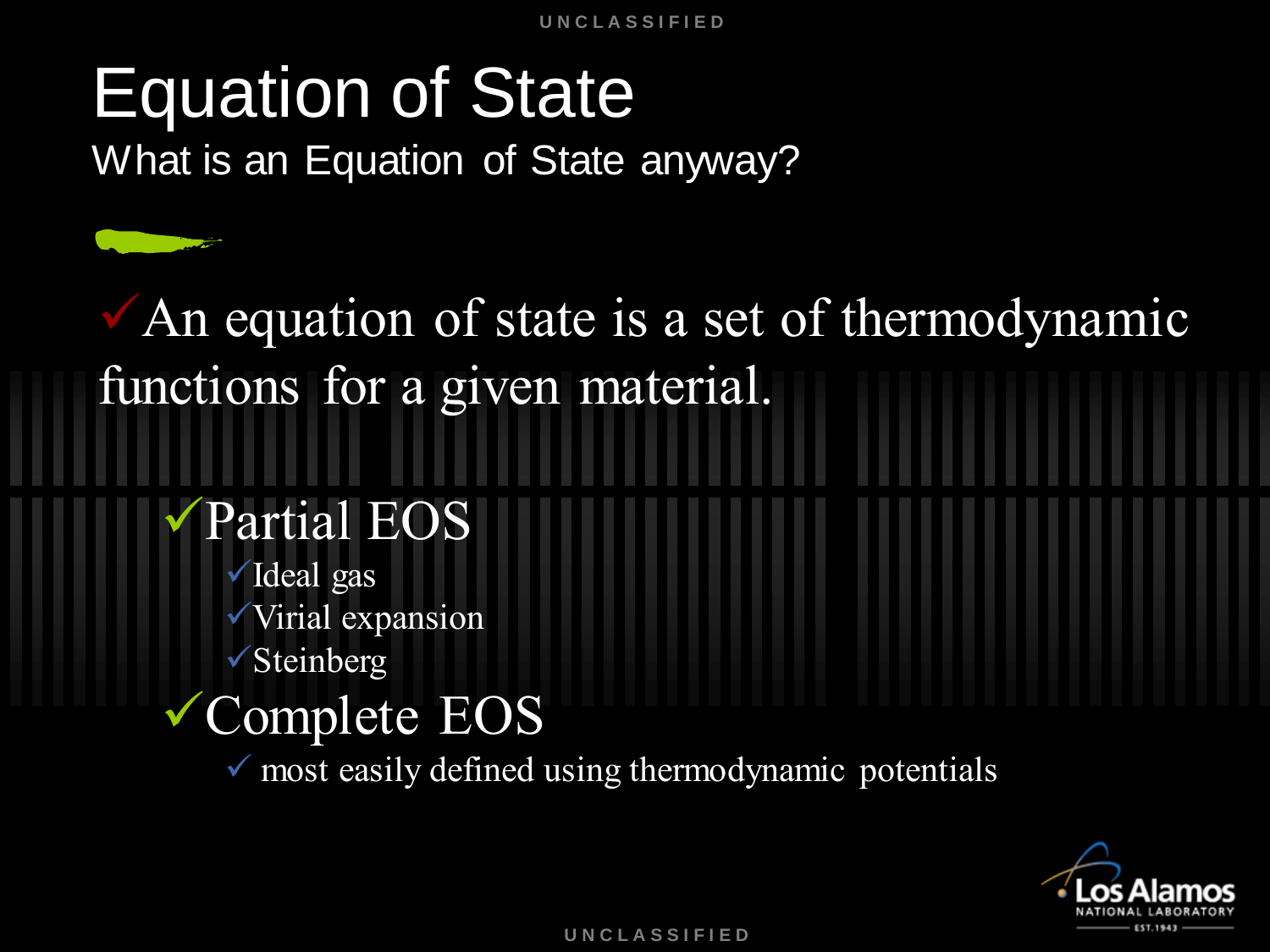## Equation of State

| <b>Contract of the Contract of the Contract of the Contract of the Contract of the Contract of the Contract of the Contract of the Contract of the Contract of the Contract of the Contract of The Contract of The Contract of T</b> |  |
|--------------------------------------------------------------------------------------------------------------------------------------------------------------------------------------------------------------------------------------|--|
|                                                                                                                                                                                                                                      |  |
|                                                                                                                                                                                                                                      |  |

#### Breadth of Problems

**Solutions** 

- Wide Variety of Complex Materials • Ambient to Astrophysical Conditions (10<sup>-6</sup> <  $\rho/\rho_o$  < 10<sup>5</sup>, 0 < T < 10<sup>5</sup>eV) • Nonequilibrium Processes (melting & refreezing) • Large Ranges of Interpolation Between Models • Incomplete Experimental Information • Actinides (Pu, U, etc.) • Elemental Metals • Alloys and Chemical Compounds • Molecular Solids and Liquids • Polymers, Foams, Composites, and Geological • High Explosives
	- More Basic Theory
	- Improved Modeling
		- Increased Support of Experiments

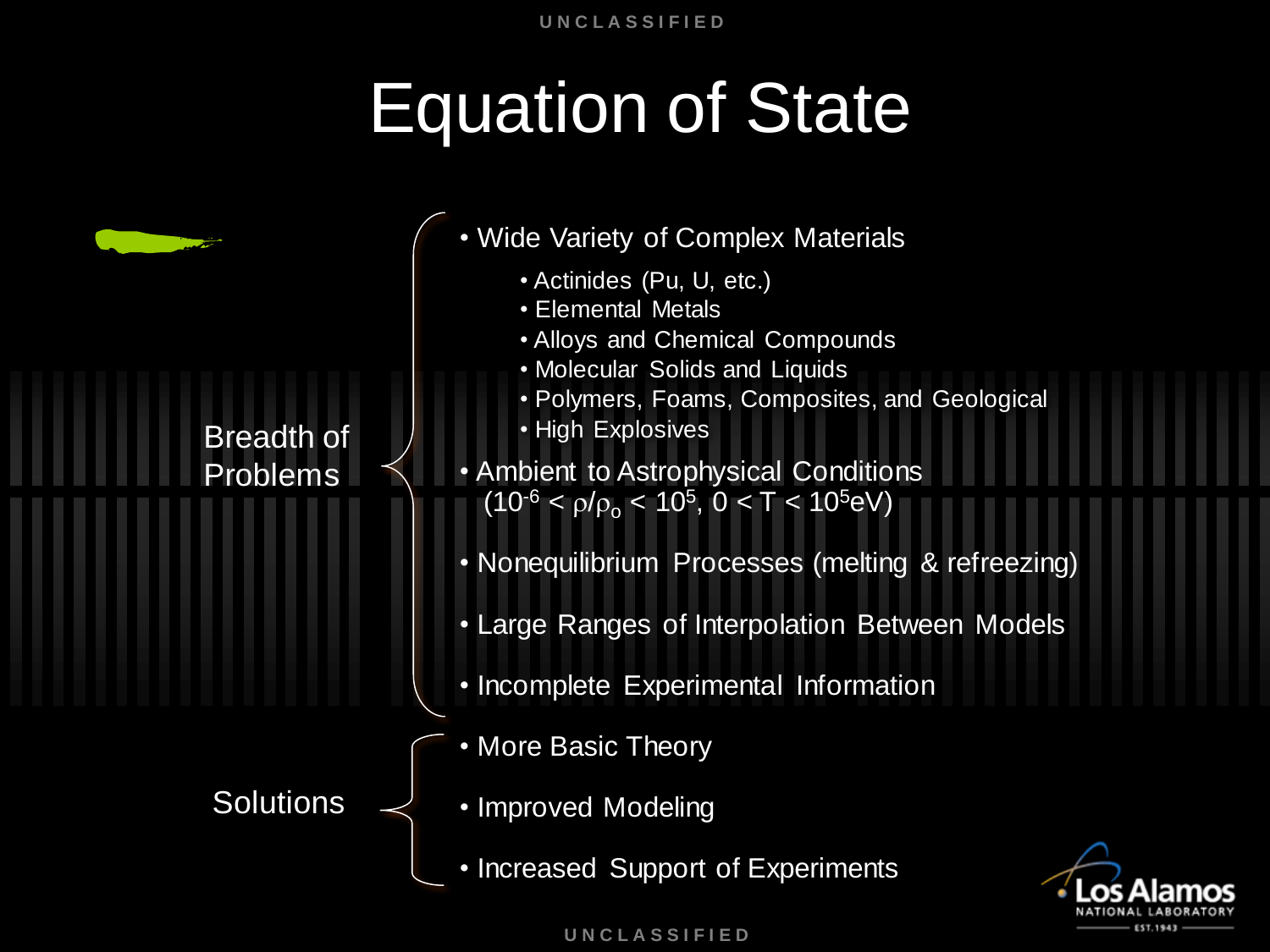#### So…..What about high pressure?

| P (Mbar)  |                                |
|-----------|--------------------------------|
| 0.000001  | <b>Ambient</b>                 |
| 1         | <b>Center of Earth</b>         |
| 100       | <b>Center of Jupiter</b>       |
| 340       | <b>Insulating Nickel</b>       |
| > 1340    | <b>Metallic Neon</b>           |
| 350000    | <b>Center of Sun</b>           |
| 100000000 | Highest $P_c$ for AI in SESAME |

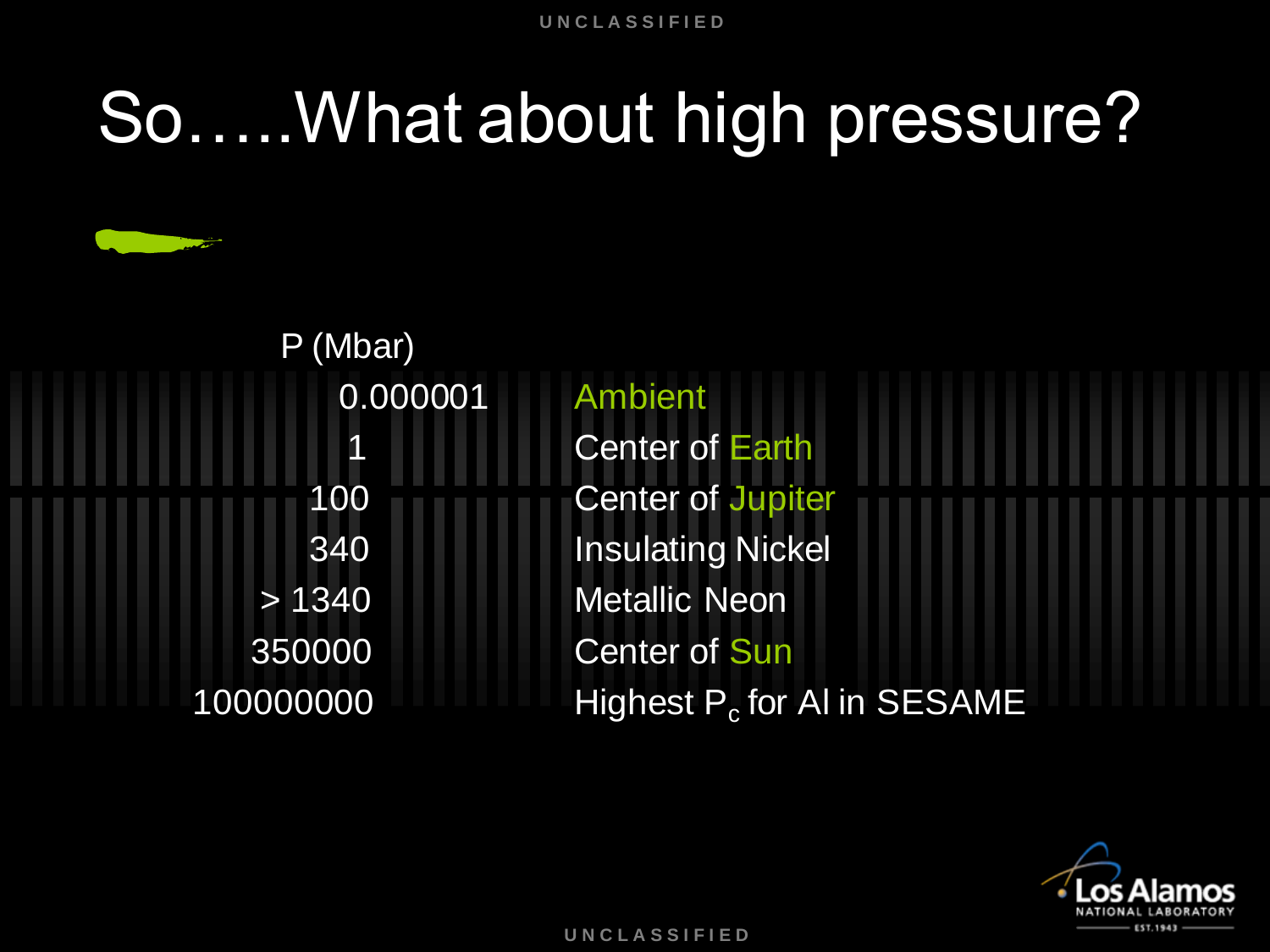## Specifics of SESAME EOS

Our thermodynamic potential is Helmholtz free energy:  $F(\rho,T)$  or  $A(\rho,T)$ 

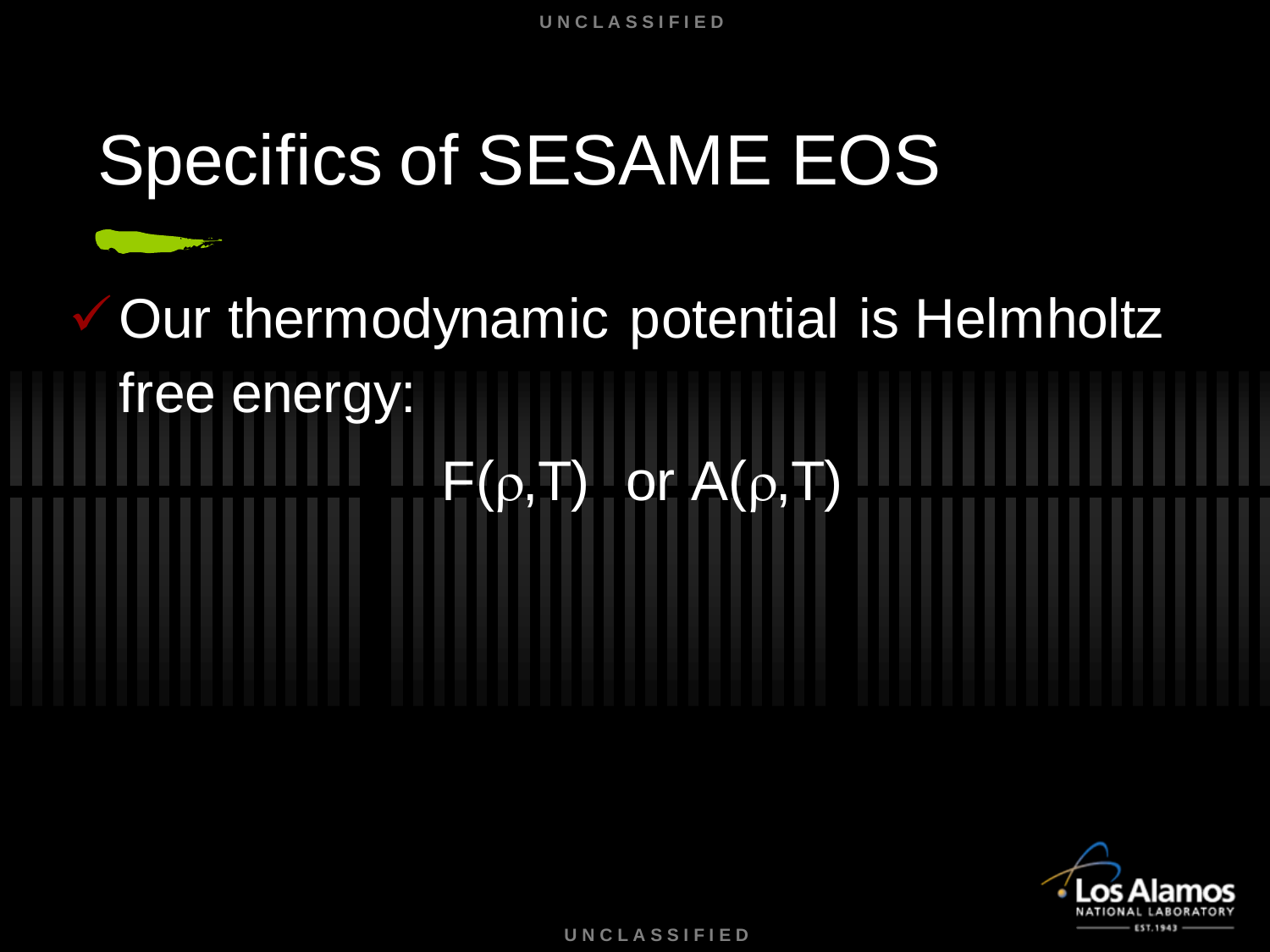# Specifics of SESAME EOS

We define all extrinsic quantities (energy, entropy, etc.) per unit mass  $V=1/\rho$ 

Units:  $\rho$  *g/cm<sup>3</sup>* T *K (ev)* E *MJ/kg (Mbar cm<sup>3</sup> /g)* P *GPa* (*Mbar)* velocity *km/s (cm/µs)* 

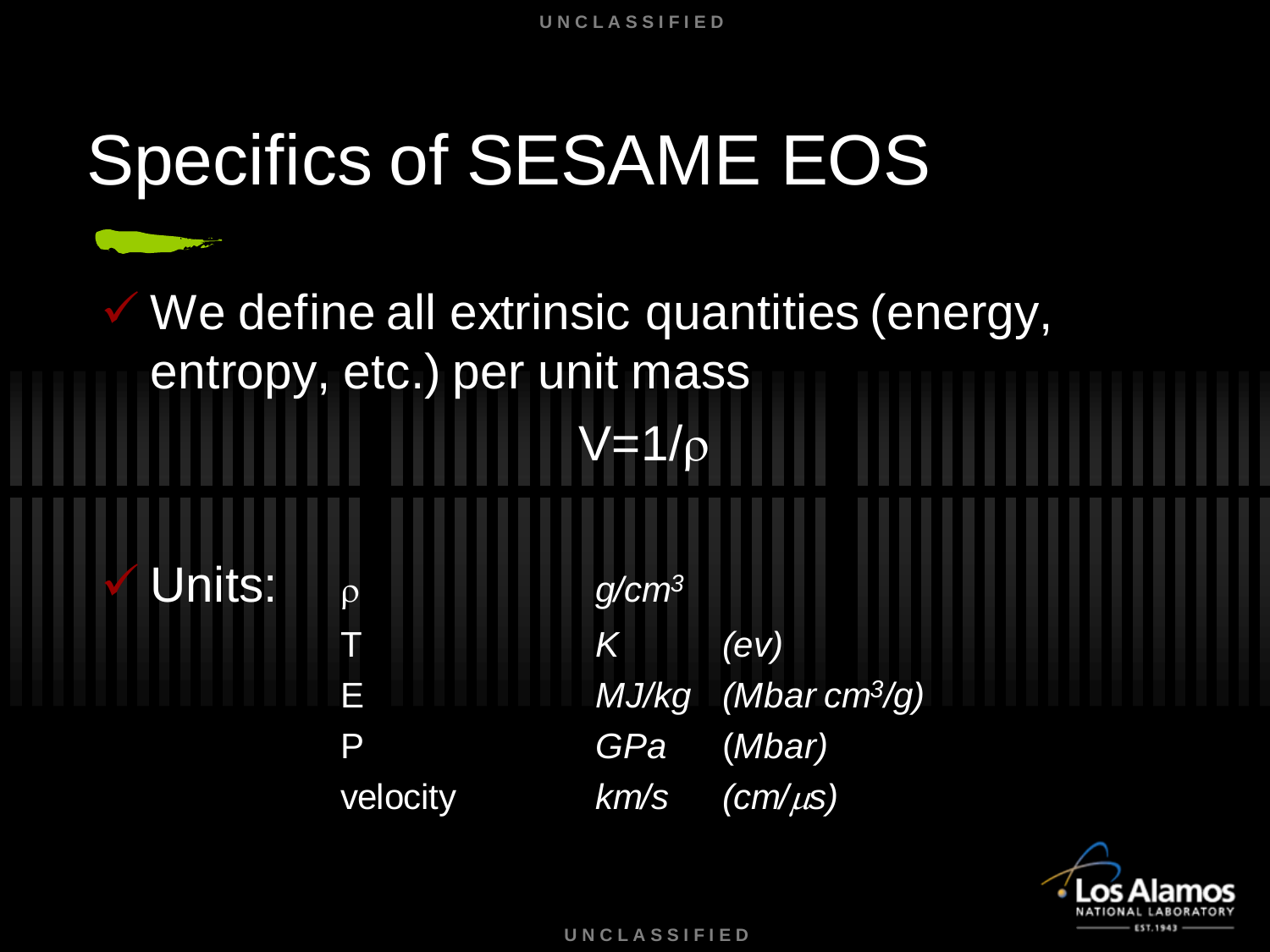#### Three-term decomposition of EOS We express the Helmholtz free energy as:  $F(V,T) = \phi_0(V) + F_{\text{ion}}(V,T) + F_{\text{el}}(V,T)$  $\phi_0(V)$ cold curve contribution  $F_{\rm ion}(V,T)$ cold + thermal ionic contribution  $F_{\rm el}(V,T)$ thermal electronic contribution

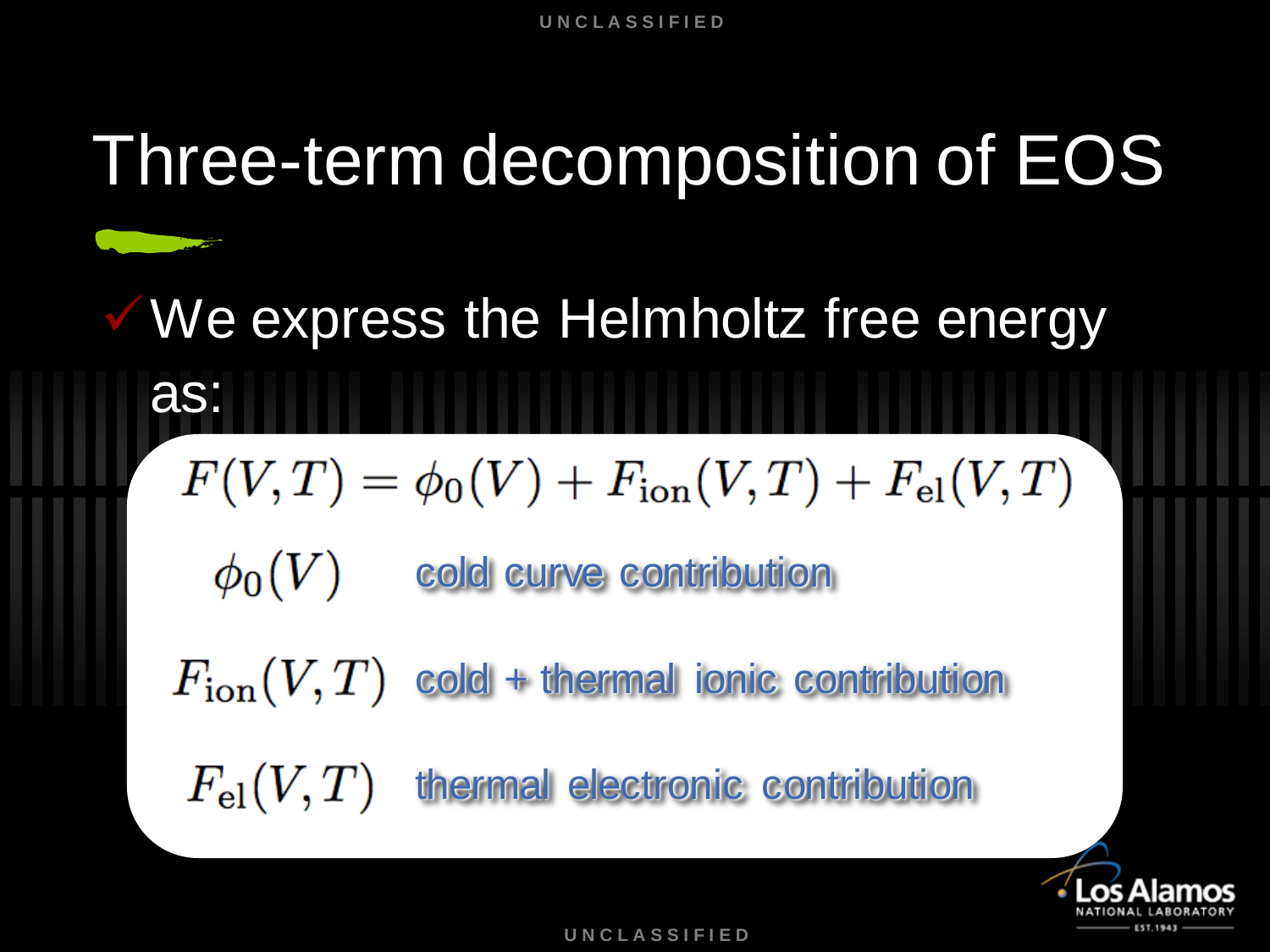## Basic thermodynamic quantities

$$
E = F + TS = F - T\left(\frac{\partial F}{\partial T}\right)_V
$$
 Internal energy

$$
S = -\left(\frac{\partial F}{\partial T}\right)_V \longleftarrow \text{Entropy}
$$

$$
P = \rho^2 \left(\frac{\partial F}{\partial \rho}\right)_T
$$
 **Pressure**

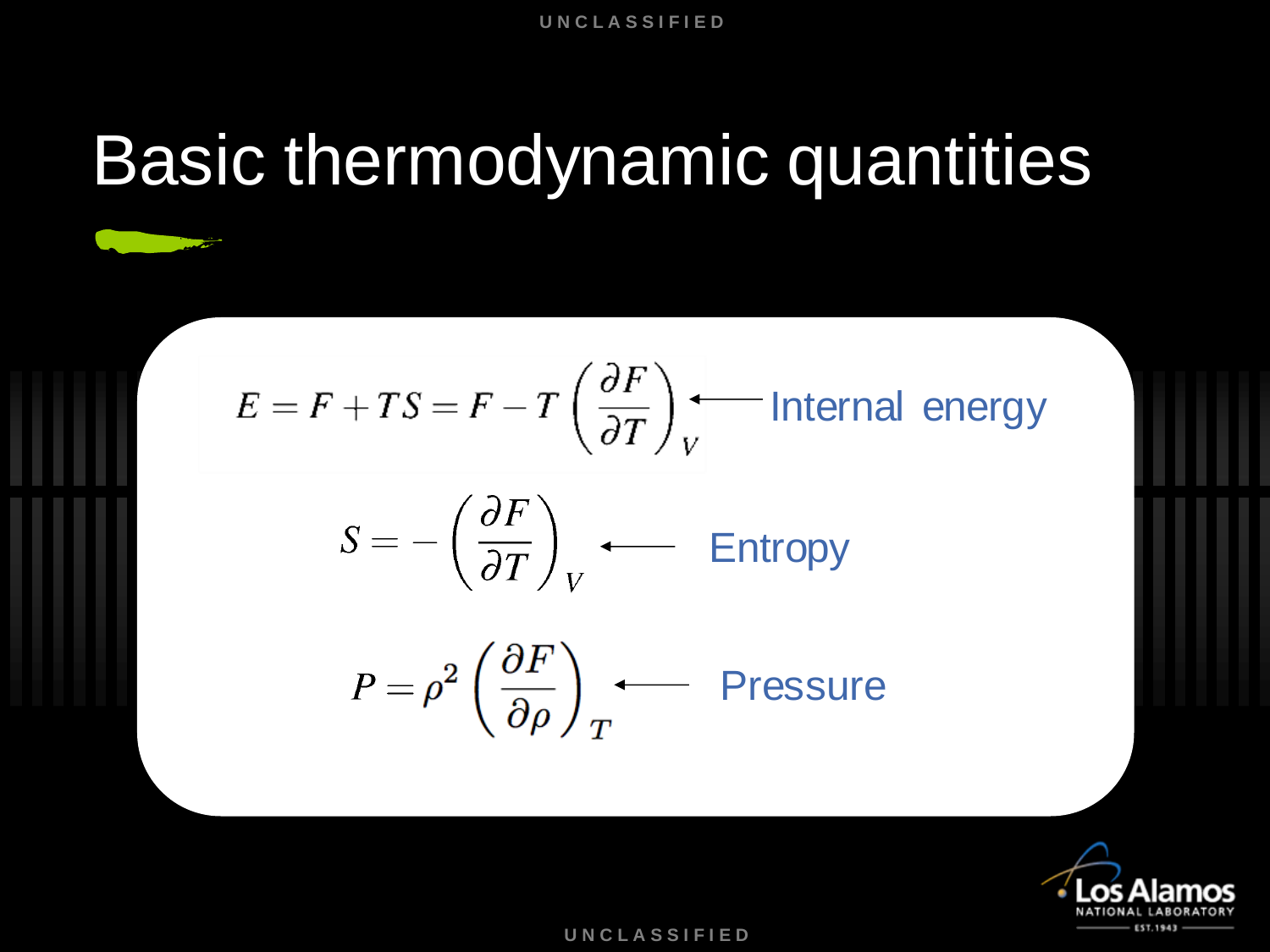# Basic thermodynamic quantities

$$
C_V = -T \left(\frac{\partial^2 F}{\partial T^2}\right)_V = \left(\frac{\partial E}{\partial T}\right)_V = T \left(\frac{\partial S}{\partial T}\right)_V
$$
 Specific heat at constant volume  
\n
$$
C_P = \left(\frac{\partial H}{\partial T}\right)_P = T \left(\frac{\partial S}{\partial T}\right)_P
$$
 Specific heat at constant pressure  
\n
$$
B_T = V \left(\frac{\partial^2 F}{\partial V^2}\right)_T = -V \left(\frac{\partial P}{\partial V}\right)_T
$$
Isothermal bulk modulus  
\n
$$
B_S = -V \left(\frac{\partial P}{\partial V}\right)_S
$$
 Andiabatic bulk modulus  
\n
$$
\frac{B_S}{B_T} = \frac{C_P}{C_V}
$$

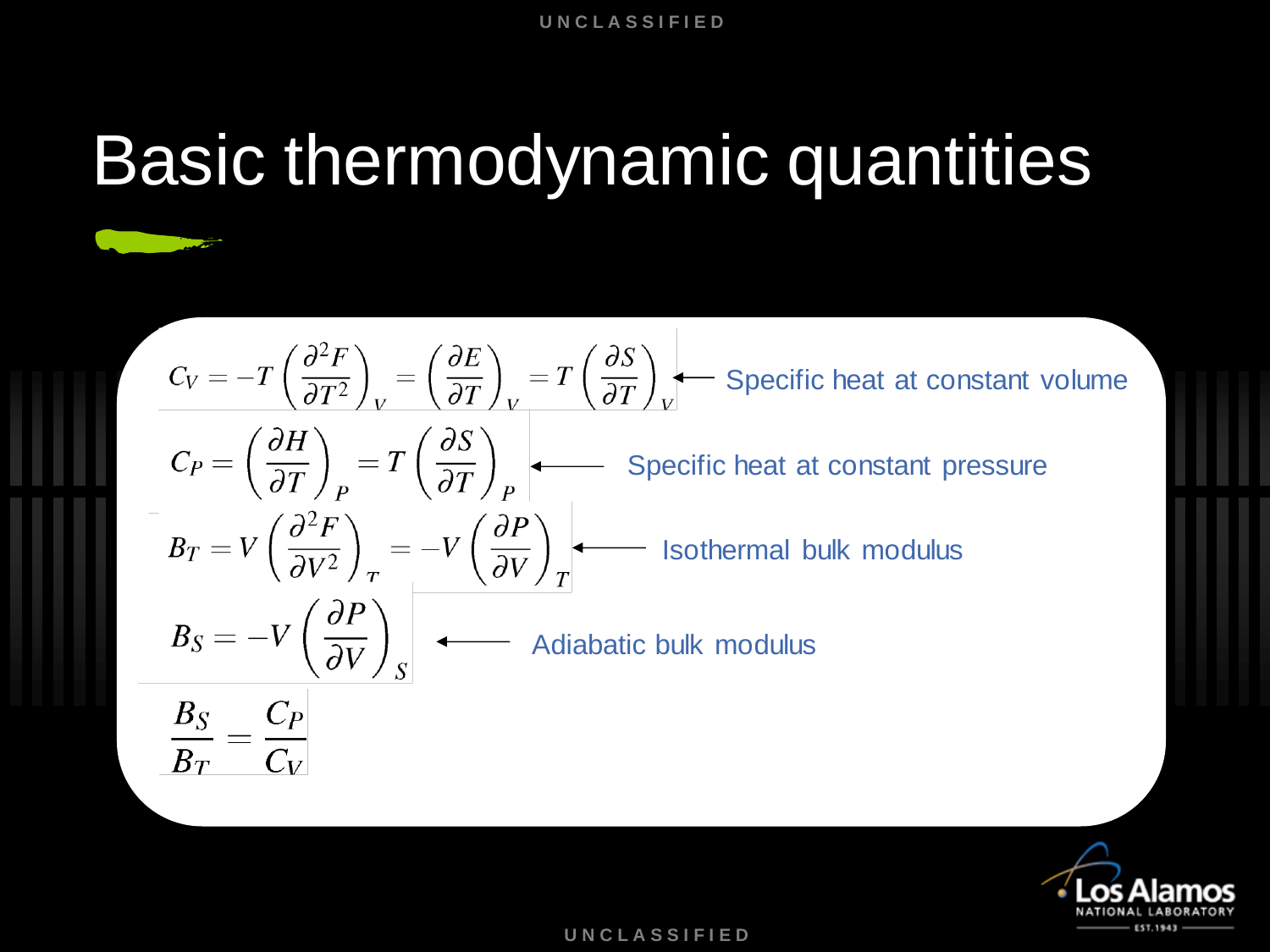# Basic thermodynamic quantities

$$
\alpha = -\frac{1}{V} \left( \frac{\partial V}{\partial T} \right)_P \longleftarrow \text{Thermal expansion coefficient}
$$

$$
\gamma = V \left( \frac{\partial P}{\partial E} \right)_V = \frac{\alpha V B_T}{C_V}
$$
 Gruneisen parameter

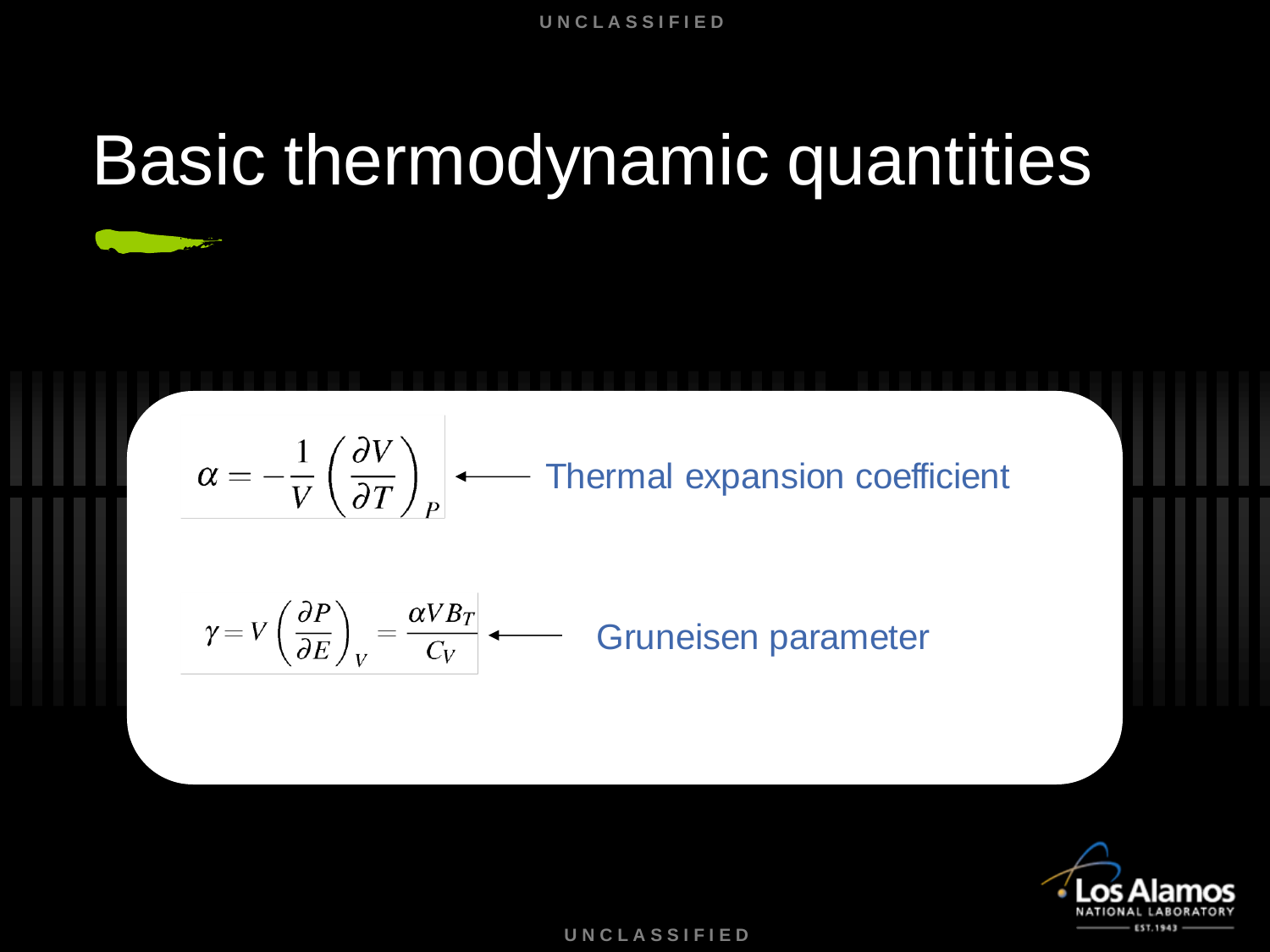#### SESAME Database

# Origins of the database Basic elements

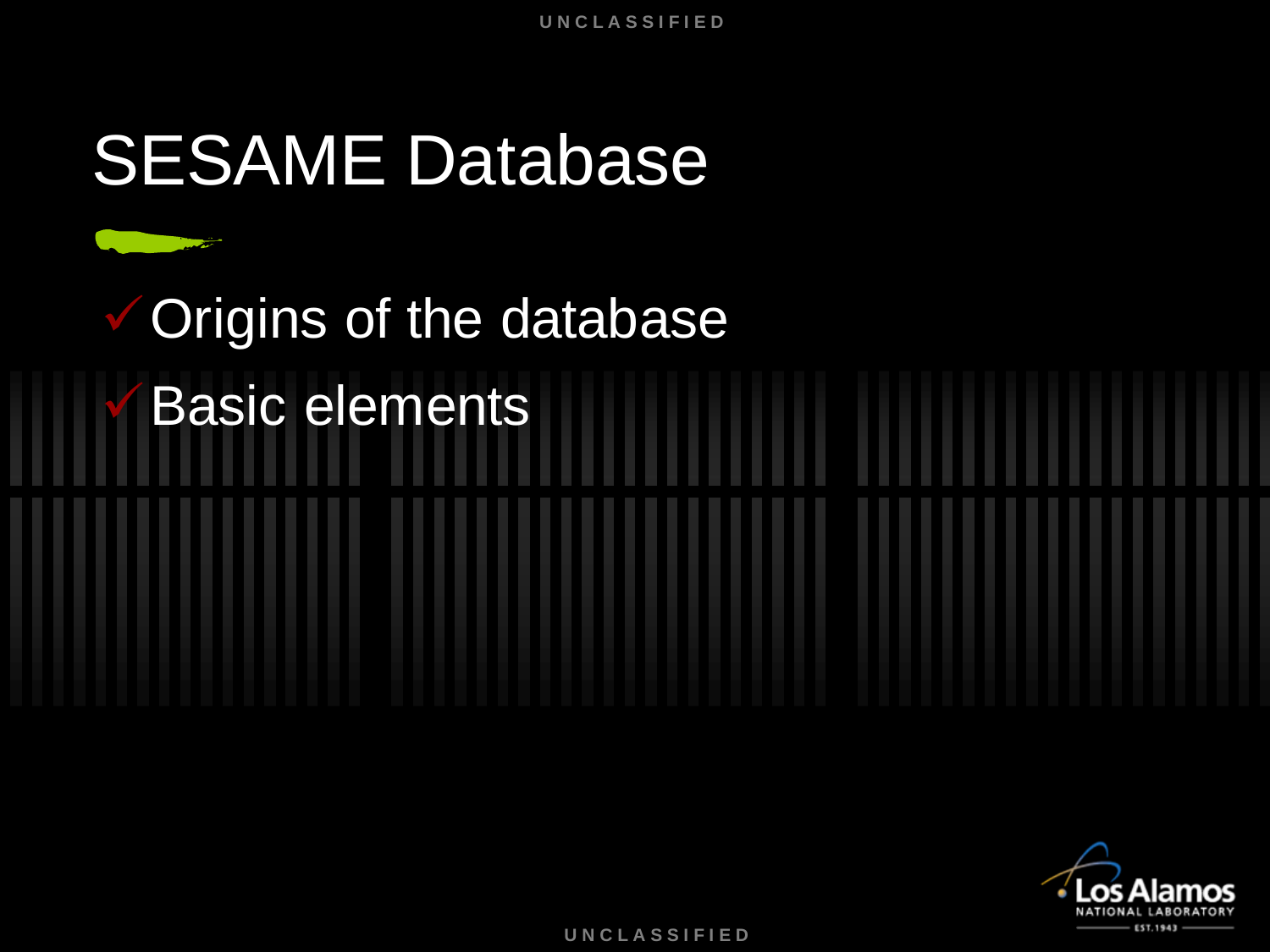#### SESAME Database

#### 1949 -- Feynman, Metropolis, and Teller

"Equations of State of Elements Based on the Generalized Fermi-Thomas Theory"

#### 1956 -- Cowan and Ashkin

-- Cowan

TFD

"self-contained form for the ionic EOS"

1971 -- Jack Barnes and Jerry Kerley

The SESAME database was created

1972 -- The library first became publicly available

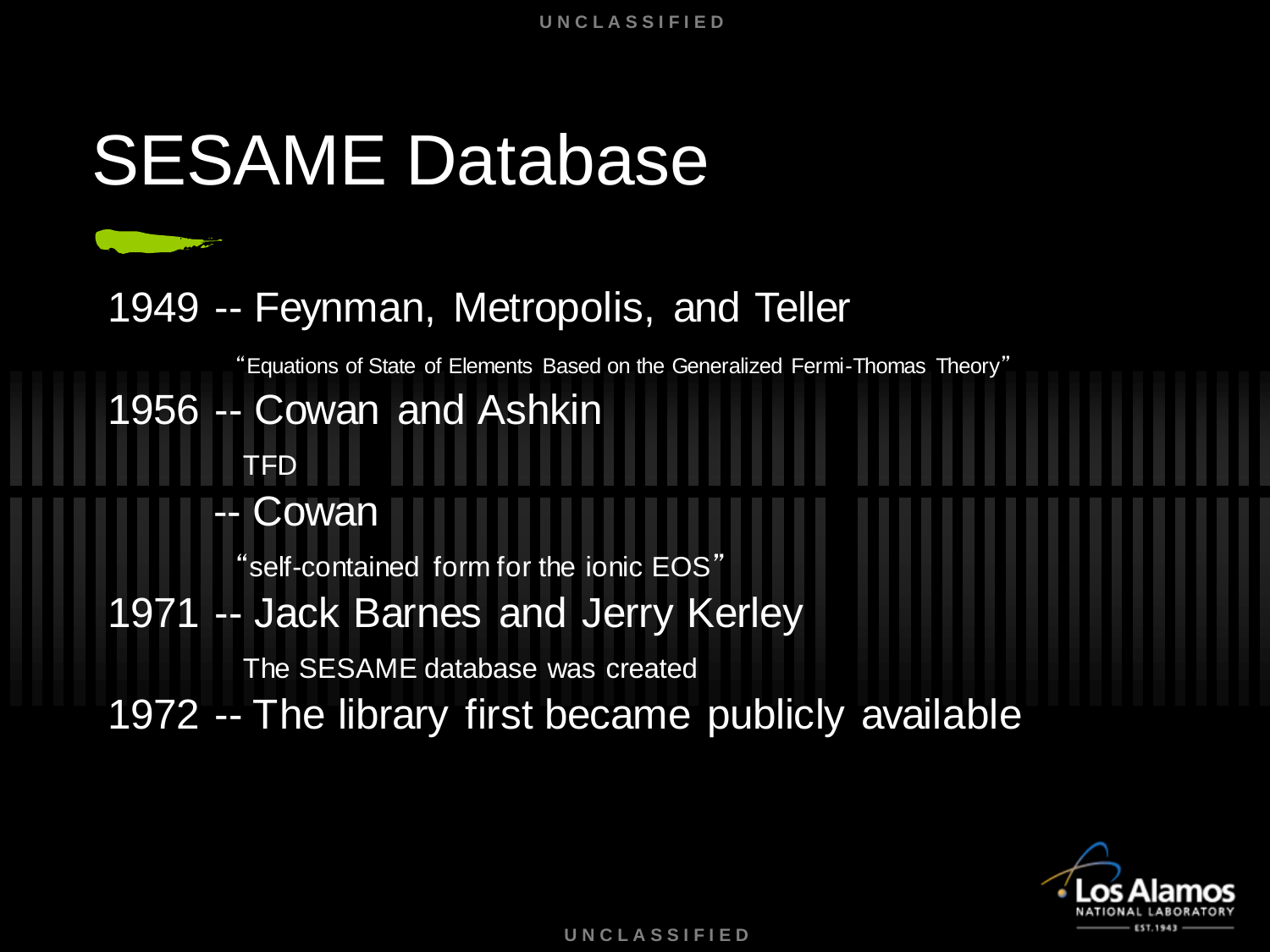## **SESAME Distribution**

SESAME has a wide user base it has been distributed to:

- Foreign Countries
- US Government
- US Corporations
- US Universities
- Internal LANL Divisions

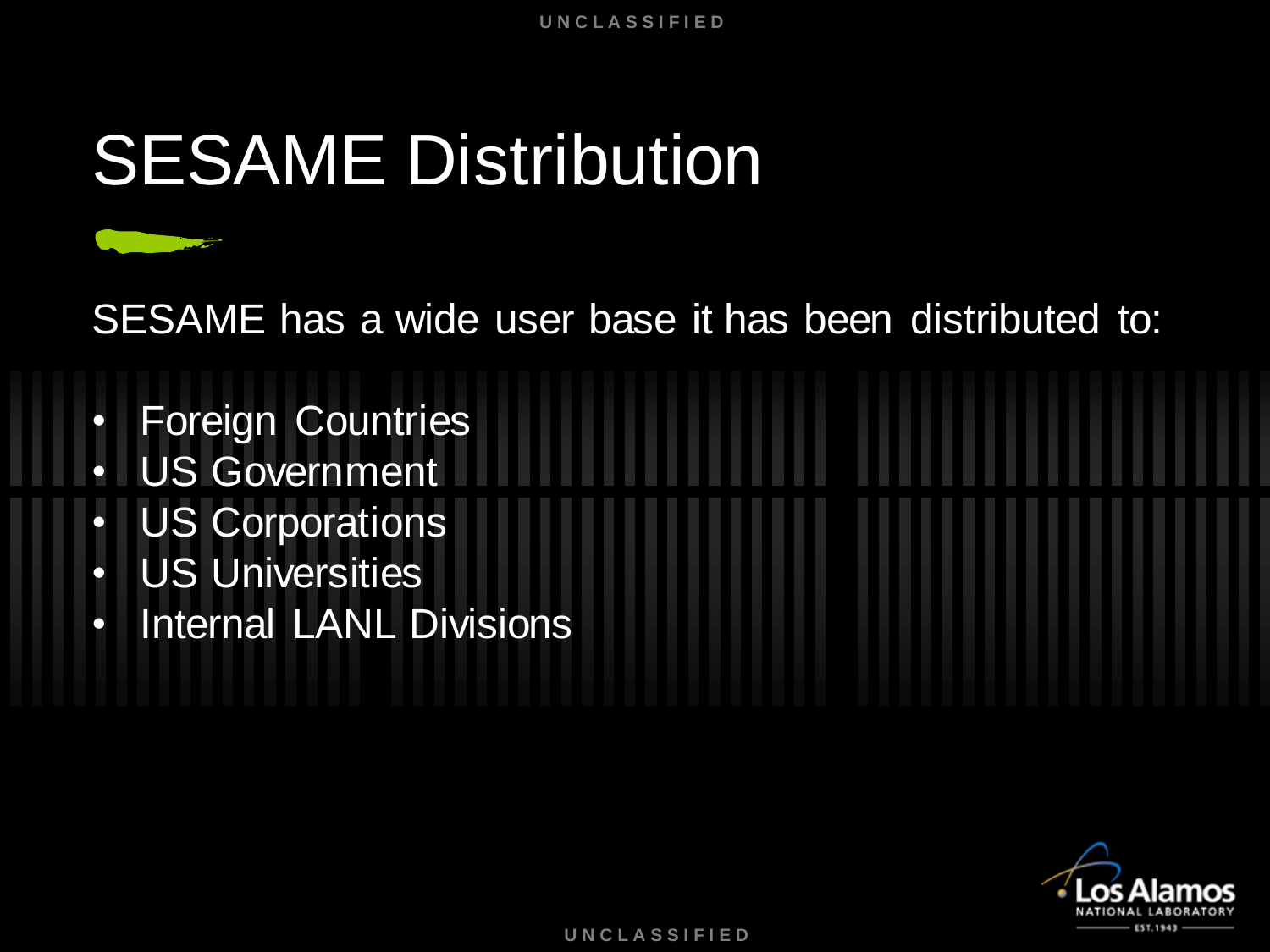#### Class of 1979



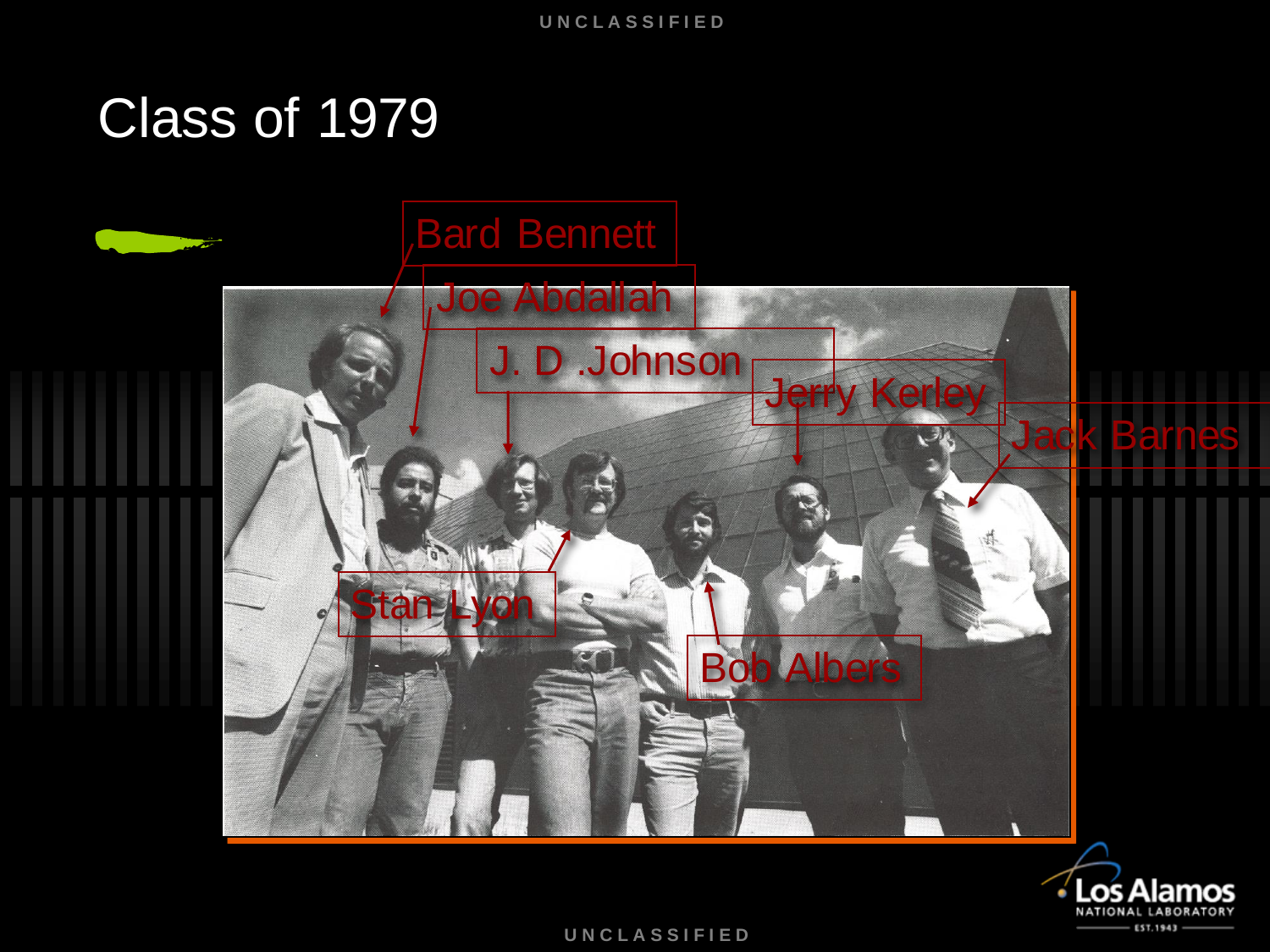#### The SESAME database structure

Library  $\rightarrow$  Material  $\rightarrow$  Table  $\rightarrow$  Data

Materials are Indicated by numbers (material IDs)

- Numbering conventions
	- EOS (0-9999, 50000, 90000 for beta/experimental only)
	- Opacity (10000 or 60000)
	- Conductivity (20000 or 70000)
	- Melt and Shear tables (30000 or 80000)

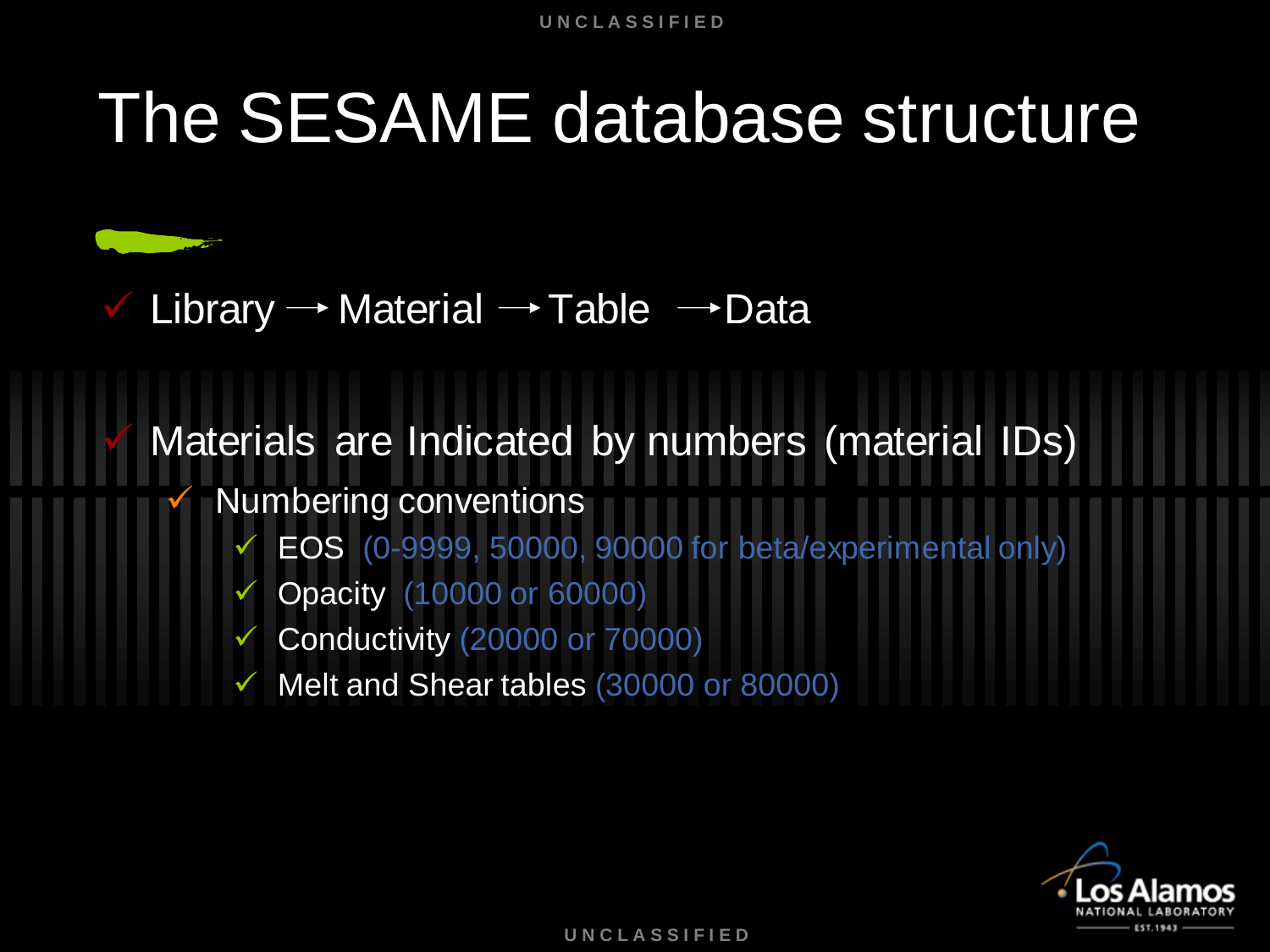#### The SESAME library table/data types

 100 series -- comments  $\checkmark$  101 -- fixed form with basic information (name etc.)  $\checkmark$  102-199 (all others) -- free-form text describing anything else 201 atomic number, atomic weight, reference density, etc. 300 series stores functions on a density-temperature grid  $\checkmark$  301 -- total  $\rho$ , T, P, E, A  $\checkmark$  303 -- cold + nuclear  $\checkmark$  304 -- electronic  $\sqrt{305}$  -- nuclear  $\checkmark$  306 -- cold  $\rho$ , T, P, E, A (= E)  $\checkmark$  311 -- Maxwell constructed 301 (internal only)

 $\checkmark$  321 -- mass fractions for multiphase EOS

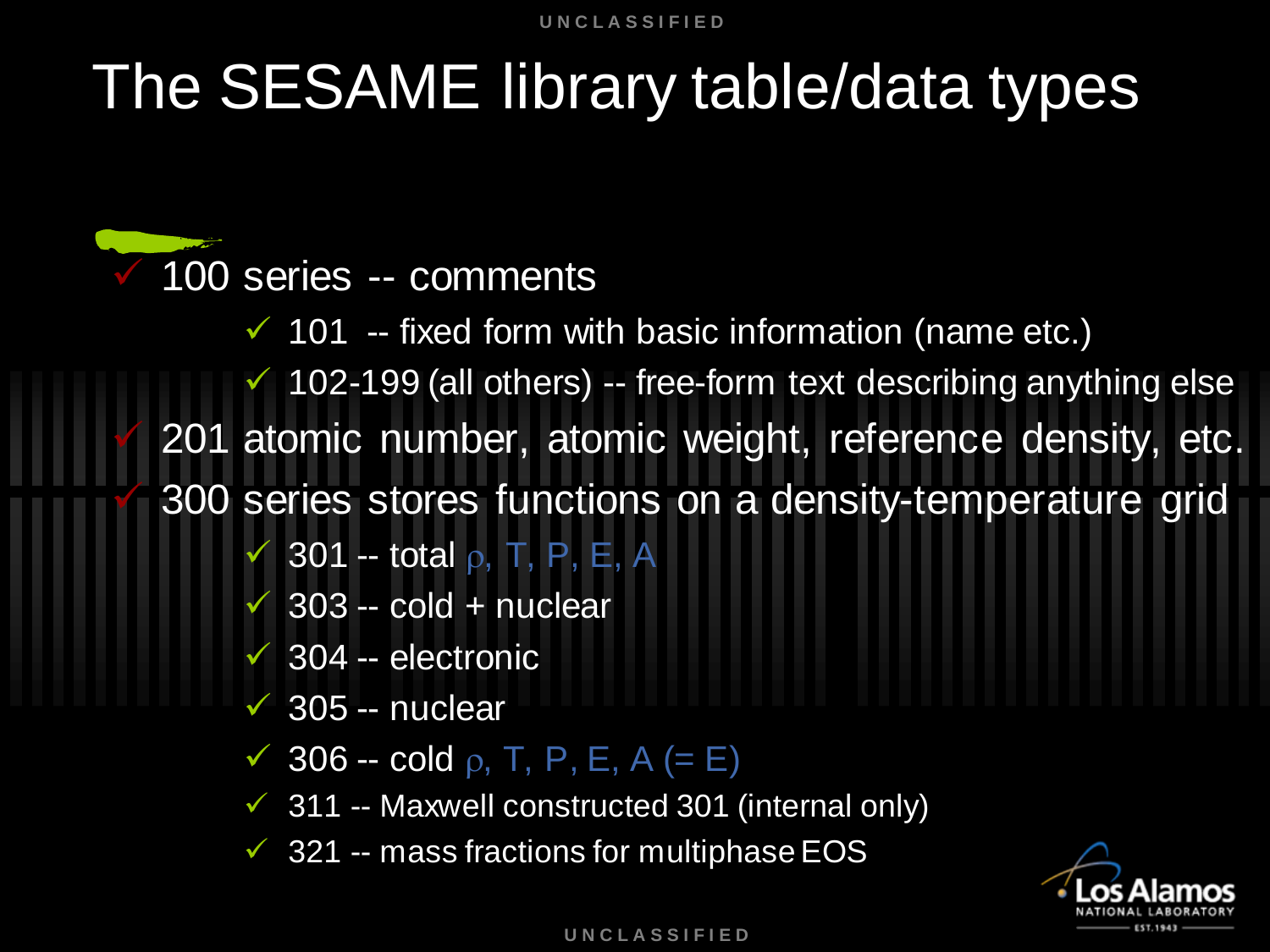#### The SESAME library table/data types



- $\checkmark$  401 -- vapor dome  $\rho$ , T, P, E, A  $\checkmark$  411 -- solidus  $\rho$ , T, P, E, A
	- 412 -- liquidus  $\rho$ , T, P, E, A
- 431 -- shear modulus at T=0
- 432 -- shear modulus at T=0 and  $T=T_M$
- 500 series -- opacity
- 600 series -- conductivity

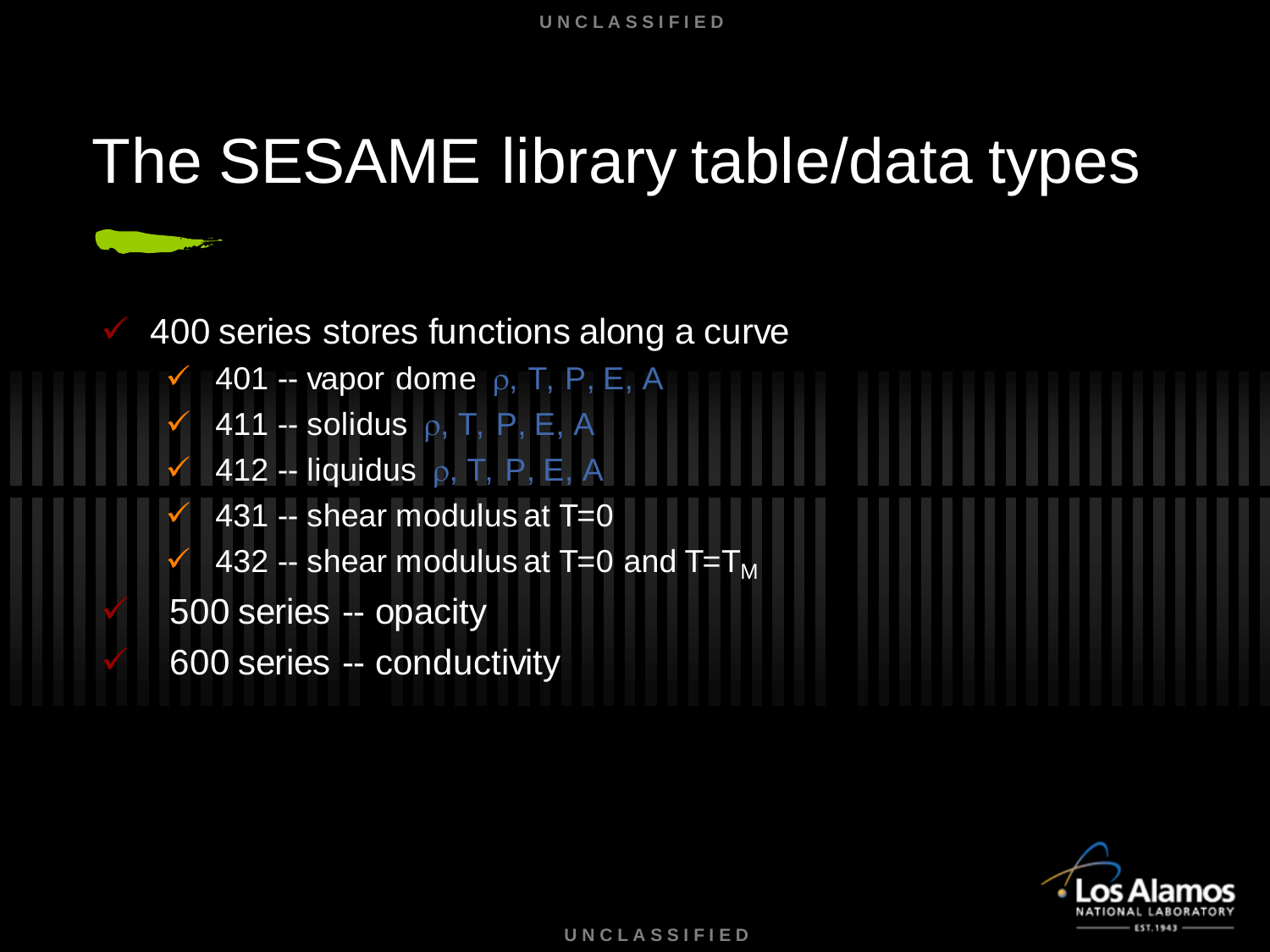#### The SESAME library table/data types

#### Data formats

 binary file (SESAME)-- used in all Laboratory applications ascii file -- used in most external applications CTH, Mach2, Autodyn, Helios directory structure -- used by OpenSesame XML -- next generation library